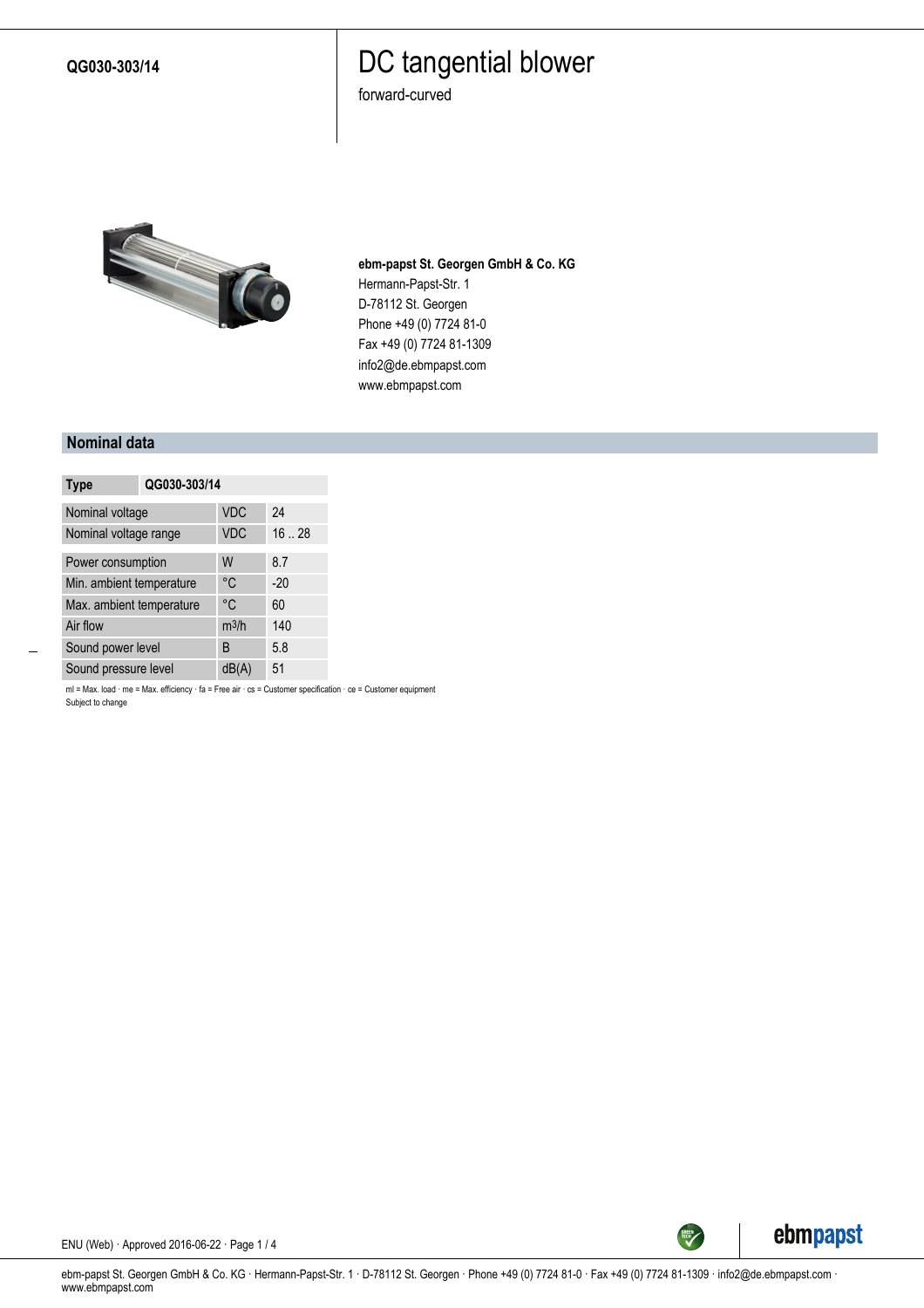**QG030-303/14**

## DC tangential blower

forward-curved

### **Technical description**

| Weight                      | $0.380$ kg                                                                    |
|-----------------------------|-------------------------------------------------------------------------------|
| Impeller material           | Aluminum                                                                      |
| <b>Housing material</b>     | Aluminum, housing side parts made of plastic.                                 |
| Direction of rotation       | Clockwise, viewed toward rotor                                                |
| <b>Storage</b>              | Motor with ball bearing system. Impeller retaining plate with sleeve bearing. |
| Service life L10 at 40 °C   | 30000 h                                                                       |
| Service life L10 at maximum | 20000 h                                                                       |
| temperature                 |                                                                               |
| Cable                       | With leads AWG 24, TR 64                                                      |
| <b>Motor protection</b>     | Protection against reverse polarity and blocked rotor.                        |
| Locked-rotor protection     | Locked-rotor and overload protection                                          |
| Approval                    | VDE, CSA, UL, CE                                                              |



ENU (Web) · Approved 2016-06-22 · Page 2 / 4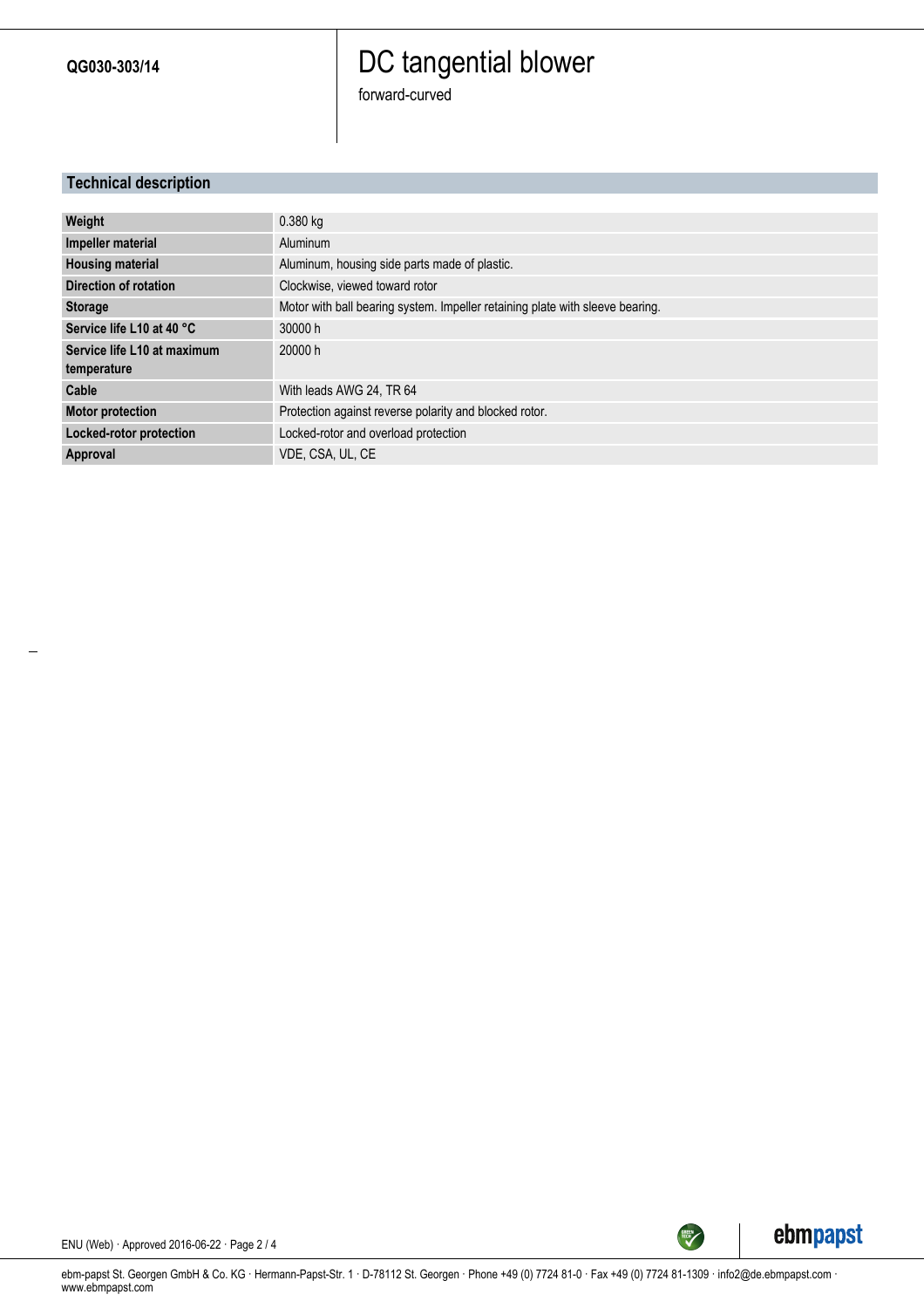### DC tangential blower

forward-curved

### **Product drawing**





ENU (Web) · Approved 2016-06-22 · Page 3 / 4

ebm-papst St. Georgen GmbH & Co. KG · Hermann-Papst-Str. 1 · D-78112 St. Georgen · Phone +49 (0) 7724 81-0 · Fax +49 (0) 7724 81-1309 · info2@de.ebmpapst.com · www.ebmpapst.com